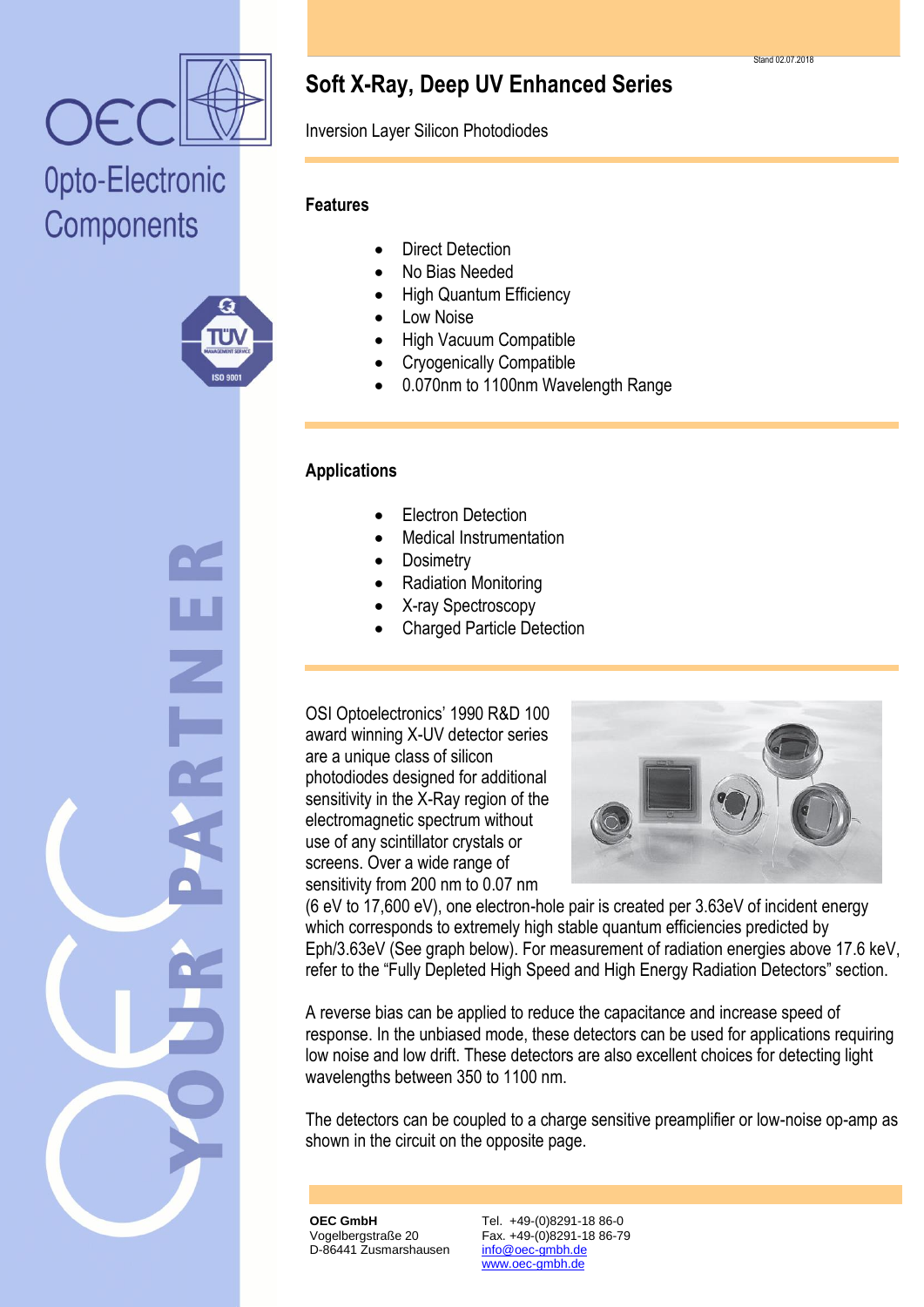**OEC GmbH** Vogelbergstraße 20 D-86441 Zusmarshausen

Tel. +49-(0)8291-18 86-0 Fax. +49-(0)8291-18 86-79 info@oec-gmbh.de www.oec-gmbh.de

# OE Opto-Electronic Components

G

**TÜN** 

**ISO 900** 

| ì. |
|----|
|    |
|    |
|    |
|    |
|    |
|    |

# **Typical Quantum Efficiency**



# **Typical Electro-Optical Specifications at TA=23°C**

| <b>Model</b><br><b>Number</b> | <b>Active Area</b>         |                           | <b>Capacitance</b><br>$(nF)$ OV |            | <b>Shunt</b><br><b>Resistance</b><br>(ΜΩ) -10mV |            |
|-------------------------------|----------------------------|---------------------------|---------------------------------|------------|-------------------------------------------------|------------|
|                               | Area<br>(mm <sup>2</sup> ) | <b>Dimensions</b><br>(mm) | <b>Typ</b>                      | <b>Max</b> | Min                                             | <b>Typ</b> |
| `XUV´ Series Metal Package    |                            |                           |                                 |            |                                                 |            |
| <b>XUV-005</b>                | 5                          | $2.57\ \phi$              | 0.3                             | 0.5        | 200                                             | 2000       |
| <b>XUV-020</b>                | 20                         | $5.00\ \phi$              | 1.2                             | 1.6        | 50                                              | 500        |
| <b>XUV-035</b>                | 35                         | 6.78 x 5.59               | 2                               | 3          | 30                                              | 300        |
| <b>XUV-100</b>                | 100                        | $11.33 \text{ }\phi$      | 6                               | 8          | 10                                              | 100        |
| 'XUV' Series Ceramic Package  |                            |                           |                                 |            |                                                 |            |
| <b>XUV-50C</b>                | 50                         | $8.02\ \text{d}$          | 2                               | 3          | 20                                              | 200        |
| <b>XUV-100C</b>               | 100                        | $10.00$ sq                | 6                               | 8          | 10                                              | 100        |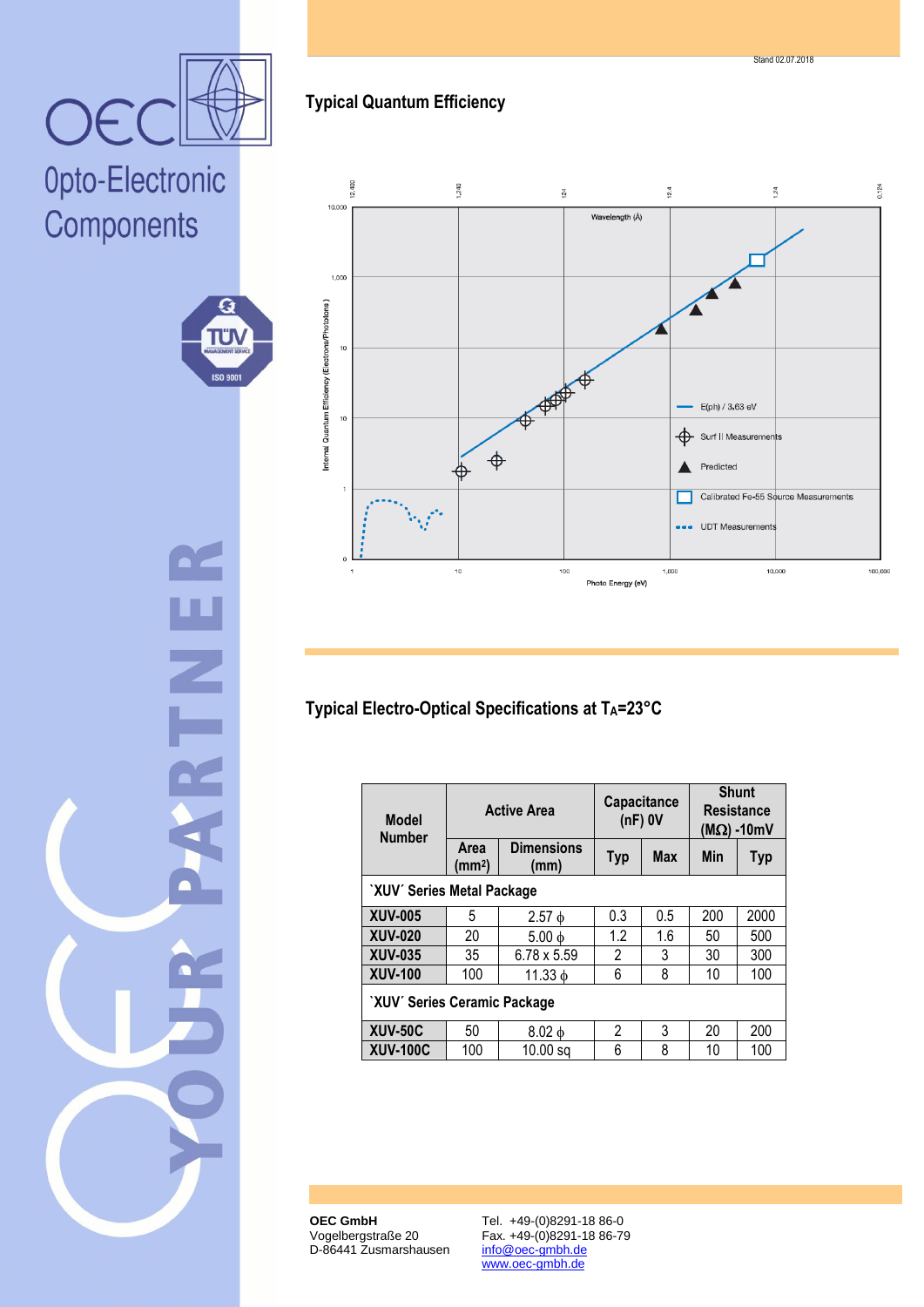| <b>Model</b>                 | NEP (W/ $\sqrt{Hz}$ ) |              | Temp. Range (°C) * |                | Package        |
|------------------------------|-----------------------|--------------|--------------------|----------------|----------------|
| <b>Number</b>                | 0V, 200nm             |              |                    |                | <b>Style</b>   |
|                              | Typ                   | <b>Max</b>   | <b>Operating</b>   | <b>Storage</b> |                |
| `XUV' Series Metal Package   |                       |              |                    |                |                |
| <b>XUV-005</b>               | $2.9e - 15$           | $9.1e - 15$  | $-20 - 60$         | $-20 - 80$     | 22/TO-5        |
| <b>XUV-020</b>               | $5.8e-15$             | $1.8e - 14$  |                    |                | 23/TO-8        |
| <b>XUV-035</b>               | $7.4e - 15$           | $2.3 e - 14$ |                    |                |                |
| <b>XUV-100</b>               | $1.3e - 14$           | $4.1 e - 14$ |                    |                | <b>28/ BNC</b> |
| 'XUV' Series Ceramic Package |                       |              |                    |                |                |
| <b>XUV-50C</b>               | $9.1 e - 15$          | $2.9e - 14$  | $-20 - 60$         | $-20 - +80$    | 25/ Ceramic    |
| <b>XUV-100C</b>              | $1.3e - 14$           | $4.1 e - 14$ |                    |                |                |

All XUV devices are supplied with removable windows.

Non-Condensing temperature and Storage Range, Non-Condensing Environment For mechanical drawings please refer to "Mechanical Drawings".

In this circuit example, the pre-amplifier is a FET input op-amp or a commercial charge sensitive preamplifier. They can be followed by one or more amplification stages, if necessary. The counting efficiency is directly proportional to the incident radiation power. The reverse bias voltage must be selected so that the best signal-to-noise ratio is achieved.

For low noise applications, all components should be enclosed in a metal box. Also, the bias supply should be either simple batteries or a very low ripple DC supply.

| Amplifier:    | OPA-637, OPA-27 or similar                     |
|---------------|------------------------------------------------|
| $R_F$ :       | 10 M $\Omega$ to 10 G $\Omega$                 |
| $R_{\rm S}$ : | 1 M $\Omega$ ; Smaller for High Counting Rates |
| $C_F$ :       | 1pF                                            |
| $C_D$ :       | 1pF to 10 $\mu$ F                              |

### **OUTPUT VOUT = Q / C<sup>F</sup>**

Where Q is the Charge Created by One Photon or One Particle



**OEC GmbH** Vogelbergstraße 20 D-86441 Zusmarshausen Tel. +49-(0)8291-18 86-0 Fax. +49-(0)8291-18 86-79 info@oec-gmbh.de www.oec-gmbh.de

Opto-Electronic

**ISO 900** 

Components